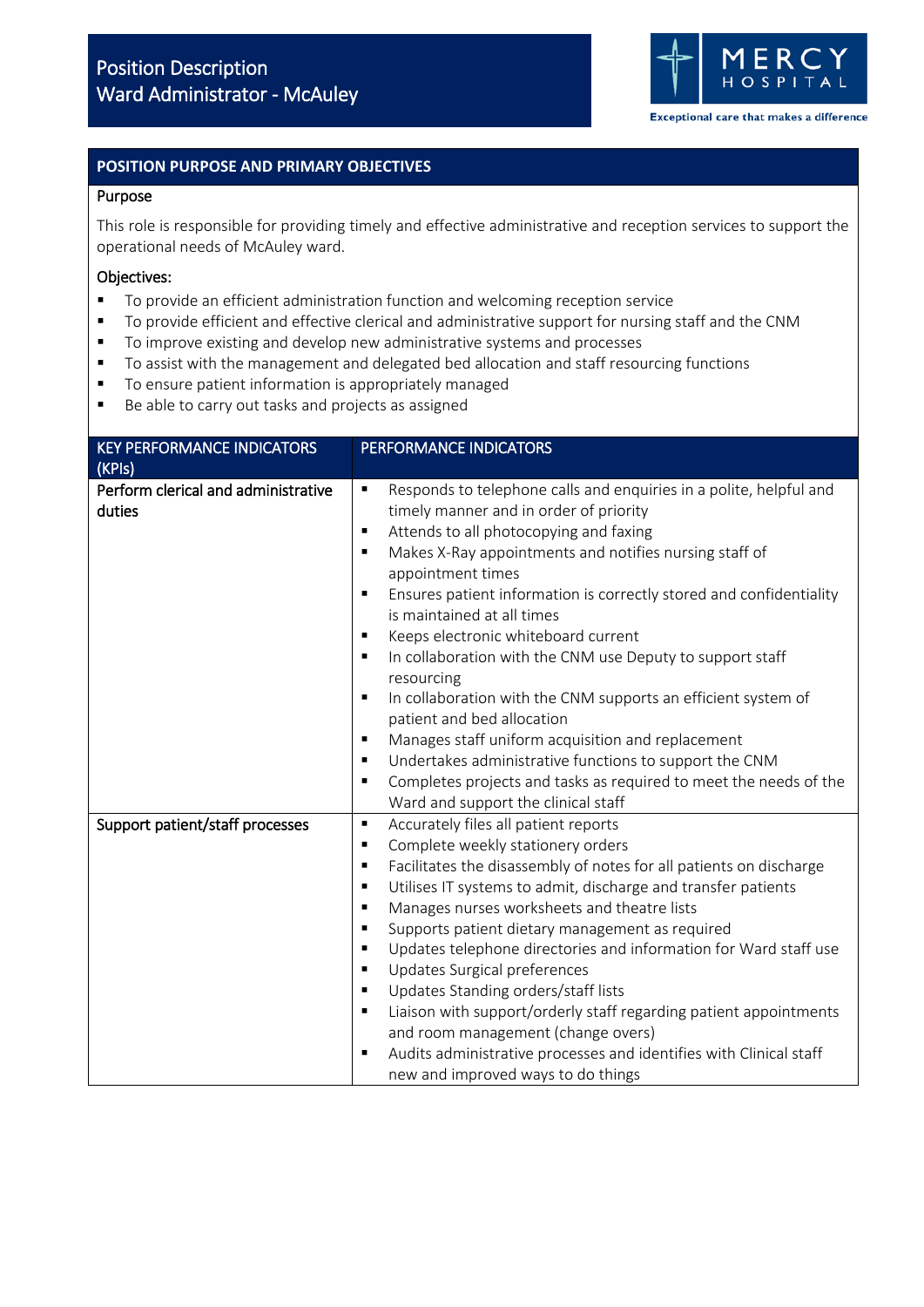| <b>Quality &amp; Risk</b><br><b>GENERAL</b>                                                                                           | $\blacksquare$<br>٠<br>$\blacksquare$<br>$\blacksquare$<br>$\blacksquare$<br>$\blacksquare$                                                                                                                                                                                                                                                                                                                                                                                                                                                                                                                                                                                                      | Develops and participates in quality improvement processes to<br>ensure efficiency and effectiveness of processes<br>As required supports privacy, consent and medical records audits<br>Supports the CNM with complaints /incident processes<br>Supports patient feedback process<br>Proactively identify, research, design and develop new<br>administrative systems and processes                                                                                                            |  |  |
|---------------------------------------------------------------------------------------------------------------------------------------|--------------------------------------------------------------------------------------------------------------------------------------------------------------------------------------------------------------------------------------------------------------------------------------------------------------------------------------------------------------------------------------------------------------------------------------------------------------------------------------------------------------------------------------------------------------------------------------------------------------------------------------------------------------------------------------------------|-------------------------------------------------------------------------------------------------------------------------------------------------------------------------------------------------------------------------------------------------------------------------------------------------------------------------------------------------------------------------------------------------------------------------------------------------------------------------------------------------|--|--|
| Personal and professional<br>development                                                                                              | ٠<br>٠                                                                                                                                                                                                                                                                                                                                                                                                                                                                                                                                                                                                                                                                                           | Continues to pursue opportunities and enhance knowledge and<br>skills appropriate to the area of work<br>Meets Mercy Hospital skill competency requirements, such as, but<br>not limited to; fire, evacuation and health and safety training<br>Participates in annual performance reviews and personal<br>professional development planning                                                                                                                                                    |  |  |
| Communicate and engage within<br>the organisation                                                                                     | Actively organises/positive participation in staff meetings in<br>٠<br>conjunction with the CNM<br>Provides minute taking support for meetings where required<br>٠<br>Contributes to a supportive work environment<br>$\blacksquare$<br>Communicates with patients, families, colleagues and visitors in a<br>٠<br>professional and culturally appropriate manner                                                                                                                                                                                                                                                                                                                                |                                                                                                                                                                                                                                                                                                                                                                                                                                                                                                 |  |  |
| <b>Health and Safety</b>                                                                                                              | Reads, understands and complies with H&S policies and<br>$\blacksquare$<br>procedures<br>Understands and supports CIMSERT & Emergency Management<br>٠<br>plan<br>Understands and supports the McAuley fire plan<br>٠<br>To take all practicable steps to ensure personal safety, and the<br>safety of others, while at work, according to the department's and<br>the Hospital's health and safety policies, procedures and systems<br>Adheres to current infection control practices maintaining a safe<br>٠<br>environment for both patients and staff<br>Takes initiative and identifies, reports and resolves issues that may<br>٠<br>cause harm to themselves or others in the organisation |                                                                                                                                                                                                                                                                                                                                                                                                                                                                                                 |  |  |
| Support Mercy Hospital in its role as<br>an essential service provider                                                                | ٠                                                                                                                                                                                                                                                                                                                                                                                                                                                                                                                                                                                                                                                                                                | Mercy Hospital is an essential service and as such all staff must<br>make every effort to come to work as long as it is safe to do so<br>Facilitating an emergency plan activation or adverse weather<br>situation may require the monitoring and use of the Company's<br>messaging/communication platform (currently Deputy) In the<br>event of adverse weather or an emergency staff may be required<br>to communicate with others in their department or assist each<br>other with transport |  |  |
| <b>RELATIONSHIPS</b>                                                                                                                  |                                                                                                                                                                                                                                                                                                                                                                                                                                                                                                                                                                                                                                                                                                  |                                                                                                                                                                                                                                                                                                                                                                                                                                                                                                 |  |  |
| Reports to:<br>Charge Nurse Manager                                                                                                   |                                                                                                                                                                                                                                                                                                                                                                                                                                                                                                                                                                                                                                                                                                  | <b>Direct Reports:</b><br>Nil                                                                                                                                                                                                                                                                                                                                                                                                                                                                   |  |  |
| Internal Relationships:<br>Reception Team,<br>All McAuley Staff, Clinical Shift Leaders, HoD, Team<br>Leaders, Executive Team Members |                                                                                                                                                                                                                                                                                                                                                                                                                                                                                                                                                                                                                                                                                                  | <b>External Relationships:</b><br>Credentialed Specialists, Allied Health groups Patients<br>and families, Visitors                                                                                                                                                                                                                                                                                                                                                                             |  |  |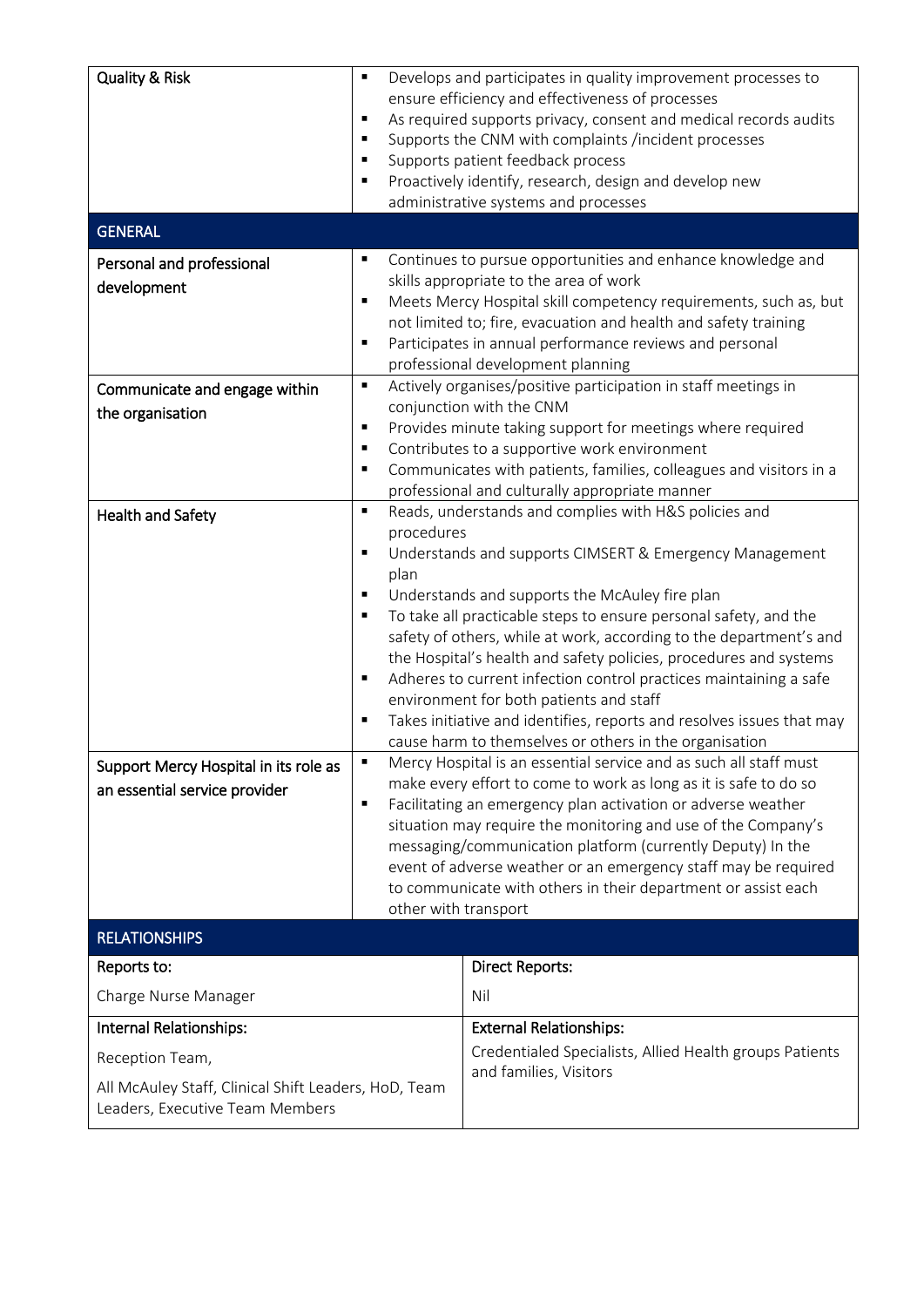# PERSON SPECIFICATIONS

### Skills, Knowledge & Experience

This role would ideally suit someone who has been in a key administration role for at least three years. Ideally in a medical environment and have experience of developing and implementing new processes and systems.

## Essential

- Knowledge and experience with computer systems e.g. Word, Excel, Databases
- Excellent interpersonal, relationship management and communication skills
- Can easily relate to a wide cross section of people and work well with everyone
- **•** Demonstrates confidence and is able to positively influence the decision making of others
- Ability to undertake multiple tasks simultaneously
- Is highly organised and structured with the ability to undertake project work/systems reviews
- Is able to work independently and use initiative to proactively find solutions to issues
- Has excellent attention to detail

### Physical Requirements

Standing, walking, bending, sitting, stairs, simple grasping, fine manipulation, operating machinery equipment, lifting, overhead reaching, carrying, pushing/pulling, twisting, climbing, balancing, crouching, squatting, other reaching.

## Mercy Hospitals Shared Purpose

Exceptional care that makes a difference to our patients and community.

## Mercy Hospitals Values

## Hiranga - Excellence

We do our best every day, learning continuously.

### Atawhai - Care

We respond to others with empathy, kindness and expertise.

# Whakaute - Respect

We interact respectfully with others.

# Kotahitanga – Collaboration

We work together for the common good.

# Workplace Contribution

Mercy Hospital is committed to its obligations under the Treaty of Waitangi. Employees are required to give effect to the principles of the Treaty of Waitangi - Partnership, Participation and Protection.

# Health and Safety

Mercy Hospital is committed to achieving the highest level of health and safety for its staff. All employees are expected to take initiative and identify, report and resolve issues that may cause harm to themselves or others in the organisation. As an employee of Mercy, the health and safety of clients and colleagues, as well as your own, is your responsibility. You are expected to work safely at all times, and to actively participate in health and safety programs in your area. It is expected that you will report all accidents or potential hazards to your manager.

To participate in and comply with the requirements of the Health & Safety at Work Act 2015 and associated Mercy policies:

- Work practices ensure safety for self and others
- Advice or assistance is sought before commencing an unfamiliar work practice
- Hazards are identified, control plans documented, and hazards eliminated, minimised or isolated